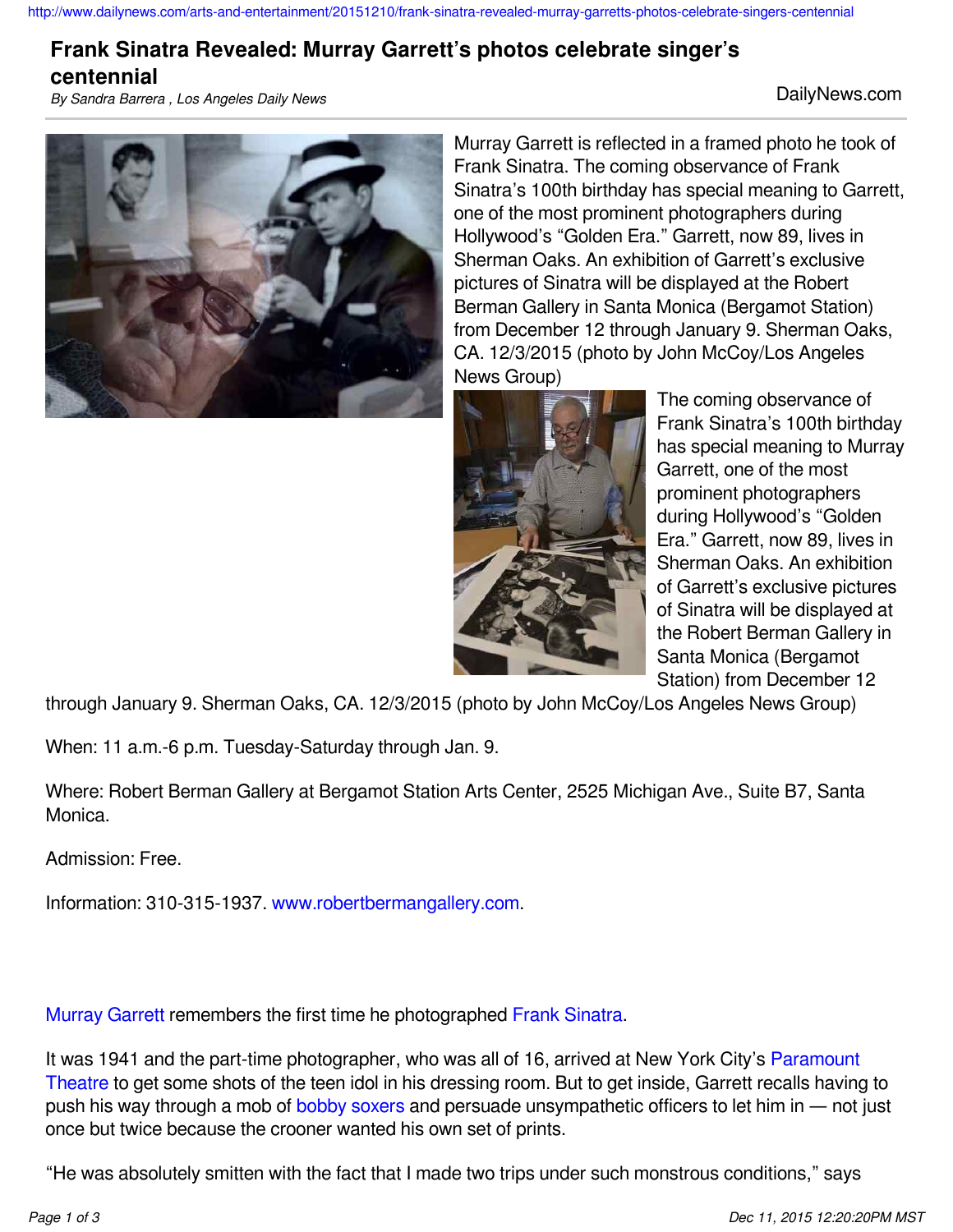<http://www.dailynews.com/arts-and-entertainment/20151210/frank-sinatra-revealed-murray-garretts-photos-celebrate-singers-centennial>

Garrett, 89, at his home in [Sherman Oaks](https://en.wikipedia.org/wiki/Sherman_Oaks,_Los_Angeles) on a recent morning. The photographer sat poring over photos featured in "Frank Sinatra's 100th Birthday: Vintage Photographs" at the Robert Berman Gallery at Bergamot Station Arts Center through Jan. 9 (with an artist's reception from 5-8 p.m. Saturday, on what would have been Sinatra's centennial).

The one-man show includes about 30 images of Sinatra at different points in his life and career. There are shots with second wife [Ava Gardner](http://www.biography.com/people/ava-gardner-9306531) at the 1951 premiere of "[Show Boat,](http://www.amazon.com/Show-Boat-Kathryn-Grayson/dp/B00004RF9K)" at a 1953 recording session at Capitol Records, and on stage at his 1965 Budweiser special for NBC.

A Brooklyn native, Garrett got his start working in New York for top photo agency Graphic House Inc. in 1941. Five years later, the firm sent him to Los Angeles to set up a West Coast office.

In no time, Garrett, who formed Garrett-Howard Inc. in the early 1950s, became one of the busiest photographers of Hollywood's golden era. His subjects included Bob Hope (he served as Hope's exclusive photographer for 25 years), Elizabeth Taylor, Natalie Wood, Marlon Brando, Lucille Ball and Desi Arnaz (his biggest seller), Red Skelton and Marilyn Monroe .

A selection of his Monroe images will be featured in a companion case during the "100th Birthday" exhibition.

"I always thought she was pathetic," says Garrett, showing off a picture he took of another cameraman photographing Monroe's backside. "All these guys running around with cameras and pencils and papers and recording devices were all talking about what it must be like to get into bed with her. You could see the fear. She was smiling, and she was terrified."

Garrett's complete body of work is housed in the library at the Academy of Motion Picture Arts & Sciences. Some of it was collected in a pair of art books authored by the photographer, including "[Hollywood Candid:](http://www.amazon.com/Hollywood-Candid-A-Photographer-Remembers/dp/0810934418/ref=pd_sim_14_1?ie=UTF8&dpID=41BCVEHFP5L&dpSrc=sims&preST=_AC_UL160_SR123,160_&refRID=0DBBJ33YB6AD8P654EXY) [A Photographer Remembers](http://www.amazon.com/Hollywood-Candid-A-Photographer-Remembers/dp/0810934418/ref=pd_sim_14_1?ie=UTF8&dpID=41BCVEHFP5L&dpSrc=sims&preST=_AC_UL160_SR123,160_&refRID=0DBBJ33YB6AD8P654EXY)" featuring never-before-seen images of Monroe, Gary Cooper, Cary Grant and others and the glamorous "[Hollywood Moments](http://www.amazon.com/Hollywood-Moments-Murray-Garrett/dp/0810932423/ref=pd_sim_14_1?ie=UTF8&dpID=51ECVVWAP2L&dpSrc=sims&preST=_AC_UL160_SR126,160_&refRID=01N9N3MCCKN1T12V5JSC)" of the 1940s, '50s and '60s.

"There are photographers and then there is Murray Garrett," Hope wrote in "Hollywood Candid" in 1999. "He has a magic eye or a secret device in his camera that captures something different, something special that is missed by other photographers."

Gallery director Alexandra Fierro expressed the same sentiment.

"Even though he was never trained, Murray has this natural eye for capturing light," she says. "The way he illuminates photographs is really amazing. They look retouched, but this is just how they came out from whatever camera he happened to be using at the time."

## Advertisement

Alex Litrov, a retired publicist who has known Garrett for 60 years, adds that his friend wasn't one to betray the confidence of his subjects.

"He never told anybody about the work he did, and that's why a lot of people hired him," he says. "They knew he could be trusted."

The fact that he was a man of his word meant a lot to Sinatra, who regularly sought out Garrett.

When approached about photographing the singer onstage during the Budweiser television special,